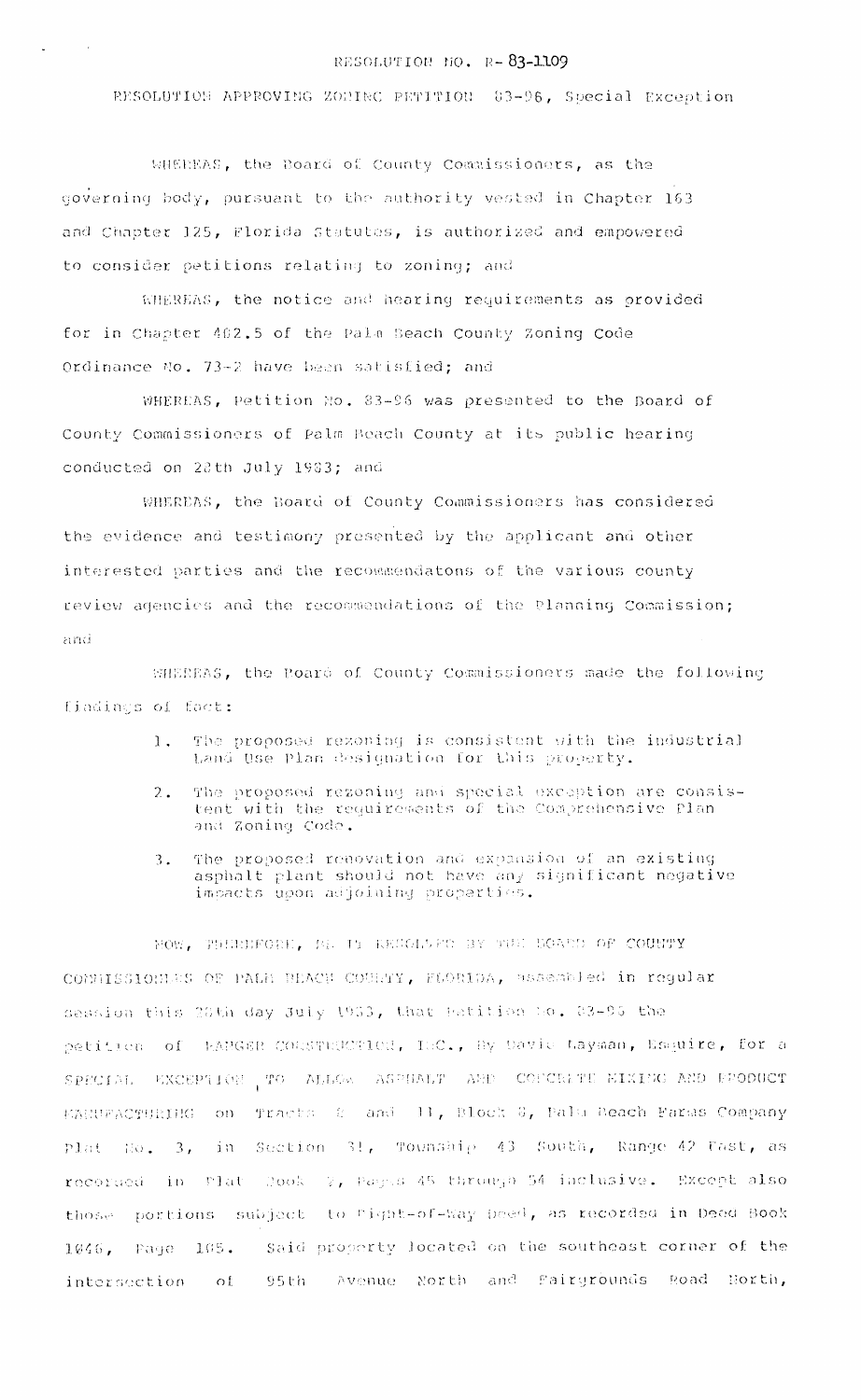ximately .1 mile east of S.R.7 (0.S.441) was approved as wert ised sub ject to the following conditions :

- This development shall retain onsite 85% of the storm<br>water runoff generated by a three (3) year storm per  $1.$ requirements of the Permit Section, Land Development Division.
- The developer shall construct, concurrent with on-site<br>paving and drainage improvements pursuant to a permit  $2.$ issued from the office of the County Engineer:
	- a) Left turn lane, north approach on S.R. 7 at the project's entrance road.
	- $b)$ Right turn lane, south approach on S.R. 7 at the project's entrance road.
	- Left turn lane, west approach on S.R. 80 at the  $\mathbf{C}$ ) project's entrance road.
	- $\overrightarrow{a}$ ) Right turn lane, east approach on S.R. 80 at the project's entrance road.
- The developer shall contribute One Thousand Five Hundred  $3.$ and Sixty Three Dollars (\$1,563.00) toward the cost of meeting this project's direct and identifiable impact, to be paid at the time of the building permit.
- The developer shall take reasonable precautions during the  $\mathcal{L}_{\mathbf{r}}$ development of this property to insure that fugitive particulates (dust particles) do not become a nuisance to neighboring properties.
- The developer shall take necessary measures during the  $5.$ development of this property to prevent poliutant run off to neighboring and nearby surface waters.
- An air pollution control statement must be submitted to the County Health Department crior to Site Plan  $6.$ Cortification.
- This development shall couply with the Performance 7. Standards contained within Section 599.16 of the Zoning<br>Code. Violation of these standards shall cause this petition to be reconsidered by the Board of County Commissioners.

## Commissioner Bailey , moved for approval

of the petition. The motion was seconded by Commissioner Koehler and upon being put to a vote, the vote was

as follows:

 $\sim 100$ 

 $\mathcal{A}^{\pm}$ 

| Peggy E. Evatt, Chairman    | $  ABSENT$         |
|-----------------------------|--------------------|
| Ken Spillias, Vice Chairman | $\leftarrow -$ AYE |
| Dennis P. Koohler, Masser   | $---$ AYE          |
| porothy Wilken, Homber      | $---$ AYE          |
| Bill Bailey, Member         | $---$ AYE          |

The foregoing resolution was declared duly passed and adopted this and day of SEP 1 3 1983 . confirming action of 28th July 1983.